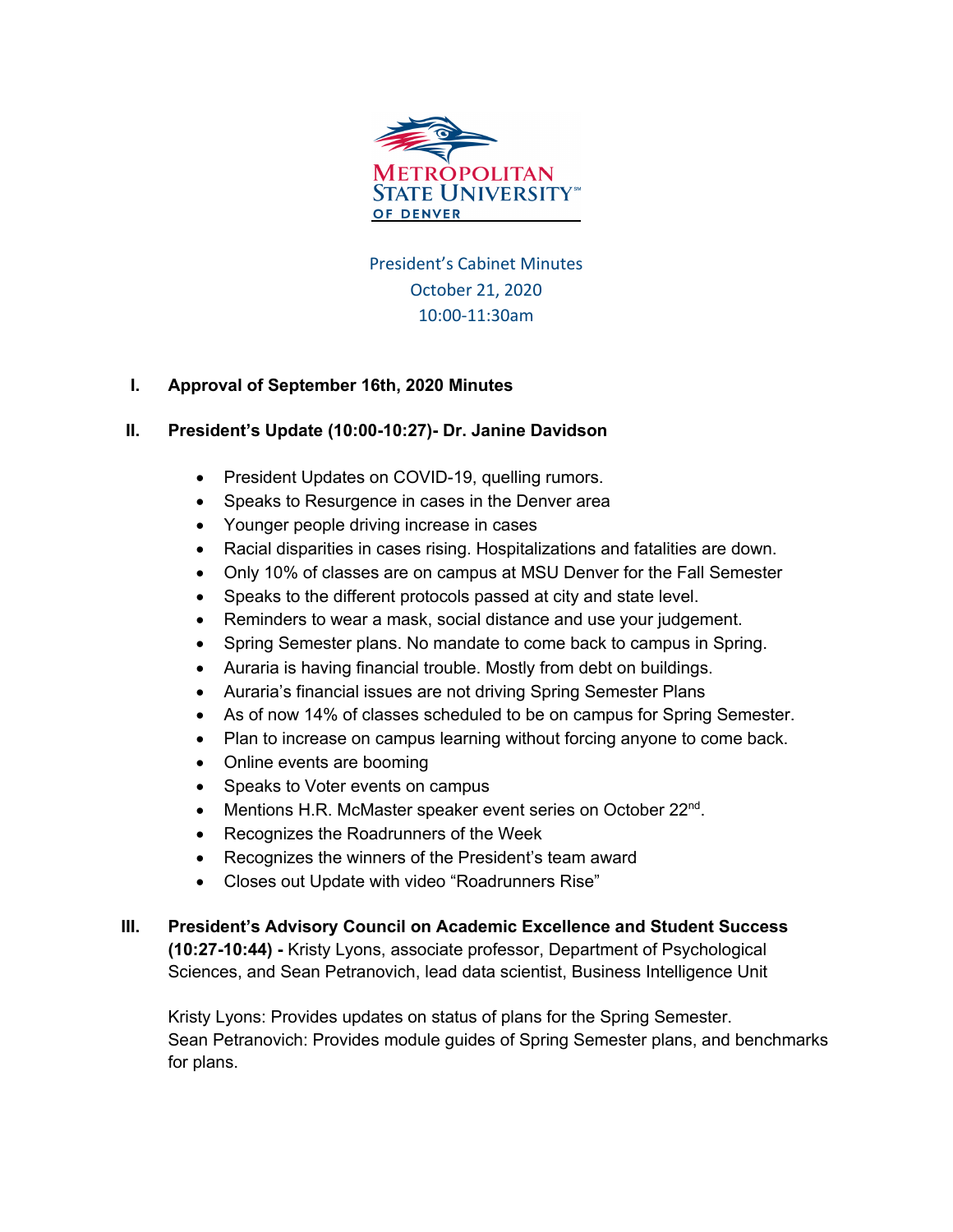**IV. Homecoming Week and Advancement report out (10:44-10:59)-** Jamie Hurst, associate vice president, Strategic Engagement, Brandi Rideout, director, Alumni Relations**,** Cora Potter, manager, University Events and Protocol, Christine Marquez-Hudson, vice president and executive director, University Advancement and MSU Denver Foundation

Jamie Hurst: Speaks to the success of Homecoming week.

Brandi Rideout: Speaks to specifics of the pivot and transition to virtual homecoming. Jamie Hurst: Plans to continue using Roadrunners Rise. Speaks to the events of homecoming week.

Brandi Rideout: Provides data from the Homecoming events and speaks on Alumni Awards.

Jamie Hurst: Speaks to Social Sharing data, digital data and volunteer data. Jamie/Brandi: Appreciation to the Homecoming Committee for their hard work.

**V. Graduate Program Advocacy (10:59-11:05)-** Liz Hinde, dean, School of Education Liz Hinde: Speaks to the growth and integration of the Graduate programs.

## **VI. Round Robin (11:05-11:35)**

A. Michael Benitez, vice president, Diversity and Inclusion- Higher Education Diversity Summit, HSI / MSI grant, Castro, MKL Peace event

Michael: speaks to success of programs funded by HSI / MSI grants. An upcoming event in the department is, the Higher Education Diversity Summit. Speakers and workshops related to the summit is mentioned. Other events mentioned include: Latinx graduation, Success of the Castro event, MLK Peace Event and keynote speaker.

B. Andrew Bonham, chair, Department of Chemistry and Biochemistry- NSTR

Gregory Clifton (in for Andrew): Reports provost search is going well.

C. Cathy Lucas, vice president of Strategy and External Affairs- Strategic Plan updates, roadrunner shoutout

Cathy: Draft of Vision Statement being worked out. Committee members assigned pillars of vision statement. Fall advertising plan running from October  $19<sup>th</sup>$  to December 11<sup>th</sup>. Also mentioned--institutional branding messages.

Cora Potter: Gives updates for 2020 Commencement plans.

D. David Fine, General Counsel- NSTR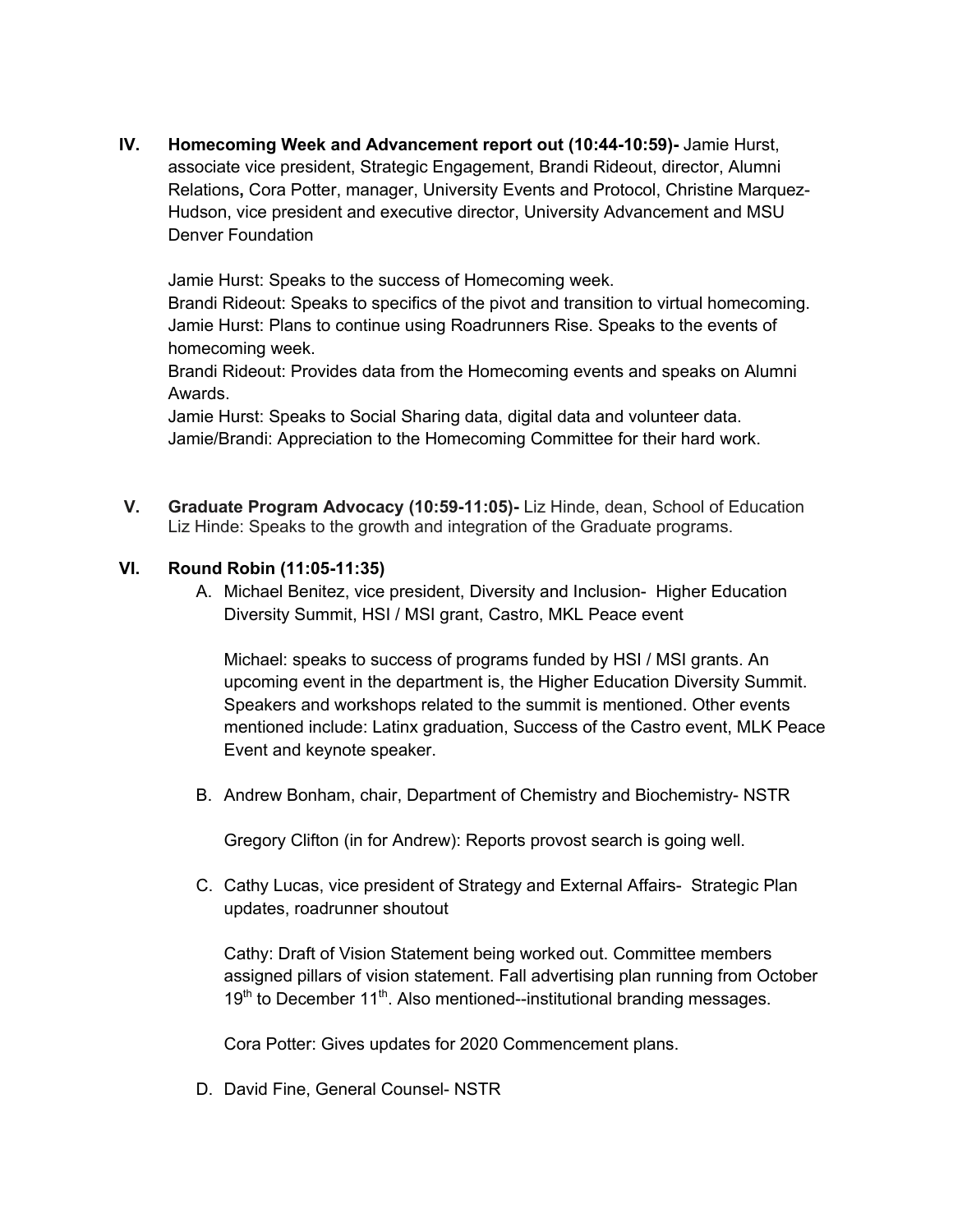E. Christine Marquez-Hudson, vice president and executive director, University Advancement and MSU Denver Foundation- NSTR

Christine: Gives quick updates on fundraising.

- F. Liz Hinde, dean, School of Education- NSTR
- G. Braeden Weart, president, Student Government Assembly- SGA updates

Braeden: Gives SGA updates, which included a Town Hall taking place on October  $27<sup>th</sup>$ . Also mentioned--graduate level representation in SGA, and regular SGA cafes to be held to interact with students.

H. Katia Campbell, president, Faculty Senate- resolutions on Liberal Arts and Election Day

Katia: Speaks to the specifics of Liberal Arts resolution/election day resolution.

I. Bill Henry, interim provost and executive vice president of Academic Affairs-Spring 2021 schedule and Faculty Employment Handbook

Bill: Asks that lists for 8-week courses (second half of Fall) be submitted by October 30<sup>th</sup>. Updates on changes to Faculty Employee Handbook.

- J. Larry Sampler, vice president for Administration and Finance, chief operating officer- Admin Branch updates
- K. Rebecca Reid, president, Staff Senate- (Maggie Thulson, vice president) Taking Care of You Campaign and general senate updates

Maggie Thulson (in for Rebecca Reid): Updates on Care of You campaign.

L. Will Simpkins, vice president of Student Affairs – enrollment updates, ACPD Advisory Board

Will: Spring priority registration opens October 26<sup>th</sup>. MSU's application to Governor's Rise fund has been submitted.

M. Todd Thurman, director of Athletics- COVID testing in Athletics, community engagement, social justice task force, Denver Health orders

Todd: Talks about the Precious Child Program that helps under privileged kids acquire hygiene products.